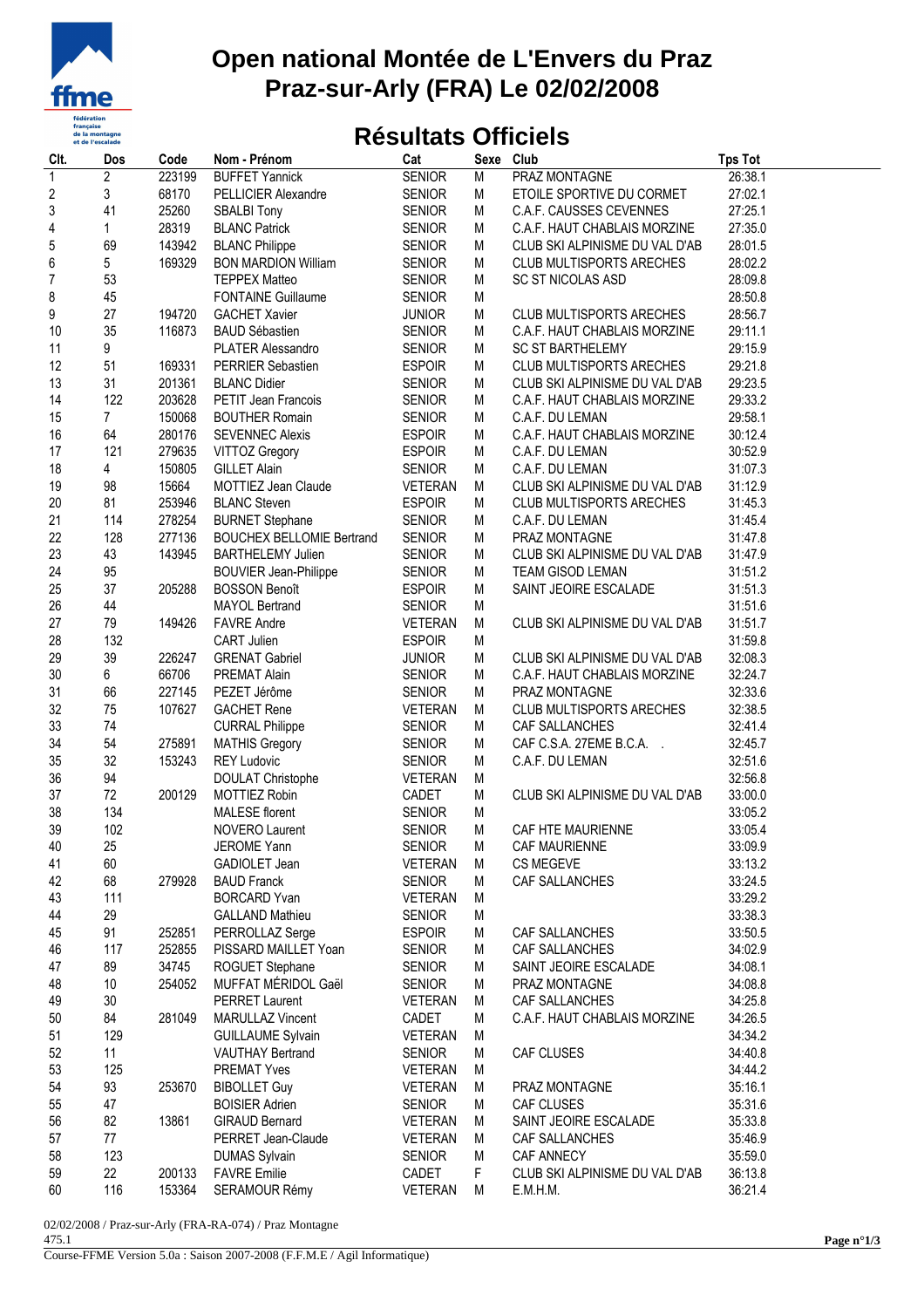| fmelt                     | Dos        | Code   | Nom - Prénom                                    | Cat                              |        | Sexe Club                          | <b>Tps Tot</b>     |
|---------------------------|------------|--------|-------------------------------------------------|----------------------------------|--------|------------------------------------|--------------------|
| $\overline{\mathbf{5}}$ 1 | 85         |        | DAVIET Serge                                    | <b>VETERAN</b>                   | M      |                                    | 36:26.0            |
| $\overline{62}$           | 67         |        | <b>MERMOUD Etienne</b>                          | <b>VETERAN</b>                   | M      | <b>ESF CONTAMINES</b>              | 36:30.7            |
| 63                        | 42         |        | MOTTIEZ Guillaume                               | <b>JUNIOR</b>                    | M      | CLUB SKI ALPINISME DU VAL D'AB     | 36:49.3            |
| 64                        | 59         | 280171 | <b>FILLON Veronique</b>                         | <b>VETERAN</b>                   | F      | C.A.F. HAUT CHABLAIS MORZINE       | 36:54.4            |
| 65                        | 62         |        | <b>BRUNET Eric</b>                              | <b>SENIOR</b>                    | М      |                                    | 36:55.6            |
| 66<br>67                  | 130<br>133 |        | DUCREY Jean-Louis                               | <b>VETERAN</b>                   | M<br>M |                                    | 37:14.8            |
| 68                        | 76         |        | <b>VUILLEMIN Thierry</b><br>PELLOUX Gael        | <b>VETERAN</b><br><b>ESPOIR</b>  | M      | CAF SALLANCHES                     | 37:19.0<br>37:21.9 |
| 69                        | 15         |        | <b>FELISAZ Didier</b>                           | <b>SENIOR</b>                    | M      | CAF CLUSES                         | 37:23.3            |
| 70                        | 106        |        | POUSSIN Denis                                   | <b>VETERAN</b>                   | M      |                                    | 37:59.9            |
| 71                        | 13         |        | <b>COSTE Sebastien</b>                          | <b>SENIOR</b>                    | M      |                                    | 38:03.7            |
| 72                        | 17         |        | <b>GERINIERE Pierre</b>                         | <b>VETERAN</b>                   | М      | SC SCOUTS                          | 38:12.7            |
| 73                        | 108        |        | <b>PERRIN Thierry</b>                           | <b>SENIOR</b>                    | M      | CAF CLUSES                         | 38:19.2            |
| 74                        | 14         | 66702  | <b>GAYDON Sylvie</b>                            | <b>SENIOR</b>                    | F      | C.A.F. HAUT CHABLAIS MORZINE       | 38:37.5            |
| 75                        | 63         | 224295 | <b>BORDET Sandrine</b>                          | <b>SENIOR</b>                    | F      | CLUB SKI ALPINISME DU VAL D'AB     | 38:40.9            |
| 76                        | 100        |        | ROMANATO Philippe                               | <b>SENIOR</b>                    | M      |                                    | 39:01.9            |
| 77                        | 92         |        | DUFOUR Jean-Pierre                              | <b>VETERAN</b>                   | M      | CAF ARAVIS                         | 39:03.2            |
| 78                        | 131        |        | <b>CART Bruno</b>                               | <b>VETERAN</b>                   | М      |                                    | 39:07.0            |
| 79                        | 104        | 100193 | <b>BARDY Agnès</b>                              | VETERAN                          | F      | C.A.F. HAUT CHABLAIS MORZINE       | 39:08.4            |
| 80                        | 28         | 279082 | JOND Johanny                                    | <b>JUNIOR</b>                    | M      | PRAZ MONTAGNE                      | 39:15.2            |
| 81                        | 97         |        | <b>BIBOLLET Thierry</b>                         | <b>SENIOR</b>                    | M      |                                    | 39:18.2            |
| 82                        | 124        |        | CHENEVAL Jean-Luc                               | <b>SENIOR</b>                    | M      | C.A.F. Haut-Giffre                 | 39:20.2            |
| 83                        | 46         |        | <b>BOUVARD Didier</b>                           | <b>SENIOR</b>                    | M      |                                    | 39:38.0            |
| 84                        | 61         |        | <b>PERRET Bernard</b>                           | <b>VETERAN</b>                   | M      | CAF SALLANCHES                     | 39:45.2            |
| 85                        | 49         | 279029 | <b>FAVRE Sandrine</b>                           | <b>JUNIOR</b>                    | F.     | CLUB SKI ALPINISME DU VAL D'AB     | 39:49.2            |
| 86                        | 115        |        | <b>BRON Jean-Claude</b>                         | <b>VETERAN</b>                   | M      | C.A.F. HAUT CHABLAIS MORZINE       | 40:08.1            |
| 87                        | 127        |        | <b>FISCHER Arnaud</b>                           | <b>SENIOR</b>                    | M      |                                    | 40:09.6            |
| 88                        | 16         | 227581 | MORAND Gérard                                   | VETERAN                          | M      | PRAZ MONTAGNE                      | 40:18.4            |
| 89                        | 21         | 240840 | <b>SILITCH Nina</b>                             | <b>SENIOR</b>                    | F      | <b>CLUB DES SPORTS CHAMONIX</b>    | 40:31.4            |
| 90                        | 65         | 201257 | MONTEGANI Laurence                              | VETERAN                          | F      | C.A.F. HAUT CHABLAIS MORZINE       | 40:39.3            |
| 90                        | 18         | 279030 | <b>GRENAT Gilles</b>                            | <b>VETERAN</b>                   | M      | CLUB SKI ALPINISME DU VAL D'AB     | 40:39.3            |
| 92                        | 57         | 70312  | <b>MORAND Alain</b>                             | <b>VETERAN</b>                   | M      | CLUB RANDO DECOUVERTE              | 40:51.4            |
| 93                        | 8          |        | MARULLAZ Fabien                                 | <b>JUNIOR</b>                    | M      | C.A.F. HAUT CHABLAIS MORZINE       | 40:54.8            |
| 94<br>95                  | 73<br>80   |        | <b>BOROT Gilbert</b><br><b>GOLLIET Simon</b>    | <b>VETERAN</b><br><b>VETERAN</b> | М<br>M | <b>CAF MAURIENNE</b><br>CAF ARAVIS | 40:59.7<br>40:59.8 |
| 96                        | 78         | 107511 | PELLOY Sébastien                                | <b>SENIOR</b>                    | M      | PRAZ MONTAGNE                      | 40:59.9            |
| 97                        | 107        |        | <b>GANDER Alain</b>                             | <b>VETERAN</b>                   | м      | <b>SCOUTS CLUSES RAN</b>           | 41:14.8            |
| 97                        | 87         |        | <b>BENEDETTI Jean-Pierre</b>                    | <b>VETERAN</b>                   | М      | C.A.F. HAUT CHABLAIS MORZINE       | 41:14.8            |
| 99                        | 40         | 281204 | <b>MARIN LAMELLET Romain</b>                    | <b>SENIOR</b>                    | M      | PRAZ MONTAGNE                      | 41:14.9            |
| 100                       | 118        |        | <b>ELLMENREICH Frederic</b>                     | VETERAN                          | M      | PASSY                              | 41:17.4            |
| 101                       | 126        | 129496 | PREMAT Marie-jeanne                             | <b>SENIOR</b>                    | F      | C.A.F. HAUT CHABLAIS MORZINE       | 41:35.4            |
| 102                       | 103        |        | <b>BORRELLY Alexandra</b>                       | <b>SENIOR</b>                    | F      | <b>CAF LEMAN</b>                   | 41:41.2            |
| 103                       | 96         |        | <b>MUFFAT François</b>                          | <b>VETERAN</b>                   | M      | C.A.F. HAUT CHABLAIS MORZINE       | 41:42.5            |
| 104                       | 110        |        | <b>DELAMOTTE Patrick</b>                        | <b>SENIOR</b>                    | M      | CAF MT SAXONNEX                    | 41:53.6            |
| 105                       | 26         |        | ATRUX TALLAU Christophe                         | <b>SENIOR</b>                    | M      |                                    | 42:09.3            |
| 106                       | 52         |        | NOVERO Amandine                                 | <b>SENIOR</b>                    | F      | <b>CAF MAURIENNE</b>               | 42:25.7            |
| 107                       | 105        |        | PETITOT Marc                                    | <b>VETERAN</b>                   | M      | CAF SALEVE ANNEM                   | 42:41.7            |
| 108                       | 88         |        | <b>BAUD Francis</b>                             | <b>VETERAN</b>                   | M      | C.A.F. HAUT CHABLAIS MORZINE       | 42:43.6            |
| 109                       | 48         |        | <b>GUFFON Alain</b>                             | <b>VETERAN</b>                   | М      |                                    | 42:59.4            |
| 110                       | 56         |        | <b>DIEST Carole</b>                             | <b>VETERAN</b>                   | F      |                                    | 43:03.8            |
| 111                       | 101        |        | <b>MARTIN Eric</b>                              | <b>VETERAN</b>                   | M      | C.A.F. Haut Giffre                 | 43:15.9            |
| 112                       | 71         |        | <b>MEYER Lyndsay</b>                            | <b>SENIOR</b>                    | F      |                                    | 43:43.3            |
| 113                       | 34         |        | PERILLAT Raymond                                | <b>VETERAN</b>                   | M      | CAF CLUSES                         | 44:24.6            |
| 114<br>115                | 36<br>23   | 277446 | <b>DELOBEL Denis</b>                            | <b>SENIOR</b>                    | M<br>M | <b>CLUB MULTISPORTS ARECHES</b>    | 44:25.0            |
| 116                       | 24         |        | <b>BOUVIER Michel</b><br><b>MORAND Ombeline</b> | <b>VETERAN</b><br><b>SENIOR</b>  | F      | CAF CHEDDE                         | 44:26.7<br>44:51.5 |
| 117                       | 112        |        | <b>MARULLAZ Olivier</b>                         | <b>JUNIOR</b>                    | М      | C.A.F. HAUT CHABLAIS MORZINE       | 44:53.2            |
| 118                       | 70         |        | MOUQUET Catherine                               | <b>VETERAN</b>                   | F      | CAF FAVERGE                        | 45:12.5            |
| 119                       | 20         |        | <b>COTTET PUINEL Jean-François</b>              | <b>VETERAN</b>                   | M      | C.A.F. HAUT CHABLAIS MORZINE       | 45:17.5            |
| 120                       | 119        |        | PEGOUD Carole                                   | <b>SENIOR</b>                    | F      | <b>CAF ANNECY</b>                  | 47:22.0            |
| 121                       | 50         | 225993 | DE VETTOR Didier                                | <b>SENIOR</b>                    | M      | CLUB MULTISPORTS ARECHES           | 48:06.7            |
| 122                       | 19         | 3673   | <b>HOFFMANN Daniel</b>                          | VETERAN                          | M      | LA CHAMONIARDE                     | 50:08.0            |
| 123                       | 38         | 15191  | RAFFINI Gerard                                  | <b>VETERAN</b>                   | М      | PRAZ MONTAGNE                      | 51:28.5            |
| <b>ABSENTS</b>            |            |        |                                                 |                                  |        |                                    |                    |
|                           |            |        |                                                 |                                  |        |                                    |                    |
|                           | 113        |        | MICHAUD Olivier                                 | <b>SENIOR</b>                    | M      |                                    | Abs                |

02/02/2008 / Praz-sur-Arly (FRA-RA-074) / Praz Montagne 475.1